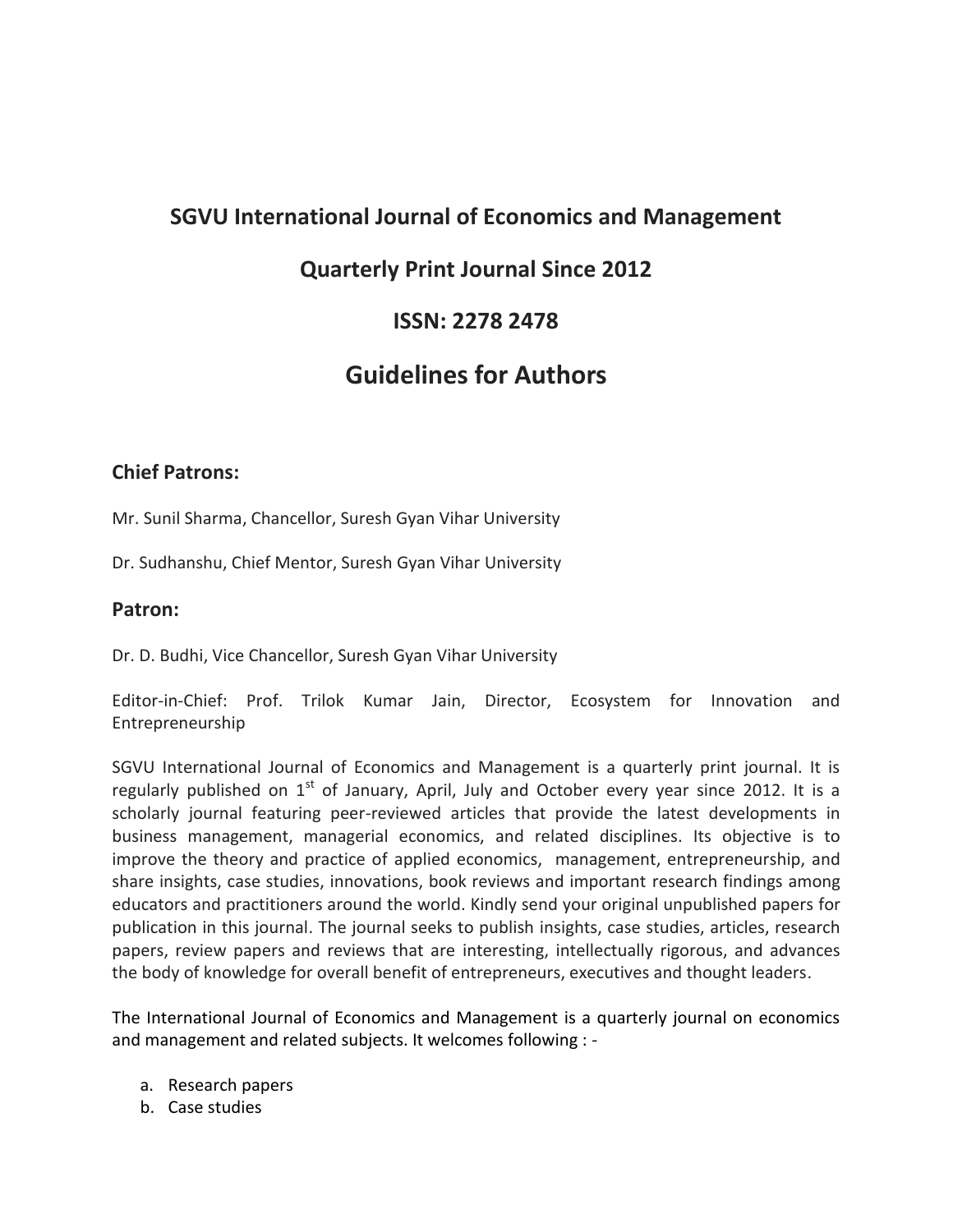- c. Articles
- d. Interviews
- e. Book reviews
- f. Insights

Coverage of the Journal

The paper may be on any of the following broad theme relating to management or economics: -

- Marketing
- Finance
- Human Resource Management
- Applied Economics
- Operations and Services Management
- Leadership
- Excellence
- Social Development and Social Innovations
- Rural Development
- Human Resource Management
- Marketing Management
- Operations and Services Management
- Tourism and hospitality Management
- Entrepreneurship
- Innovation Management
- Managerial Economics
- **•** Inclusive Growth

#### **PREPARATION OF MANUSCRIPT**

Manuscripts should be double-spaced throughout on one side of 8.5 x 11-inch or A4 white paper. Alternatively the paper may be sent by email as MS Word file. Pages should be numbered consecutively as follows:

#### **Title Page (With Author Details)**

The Title Page (With Author Details) should contain the article title, authors' name and complete affiliations, footnotes to the title, a running title of less than 50 characters, and the address for manuscript correspondence (including e-mail address and telephone and fax numbers).

#### **Blinded Manuscript (No Author Details)**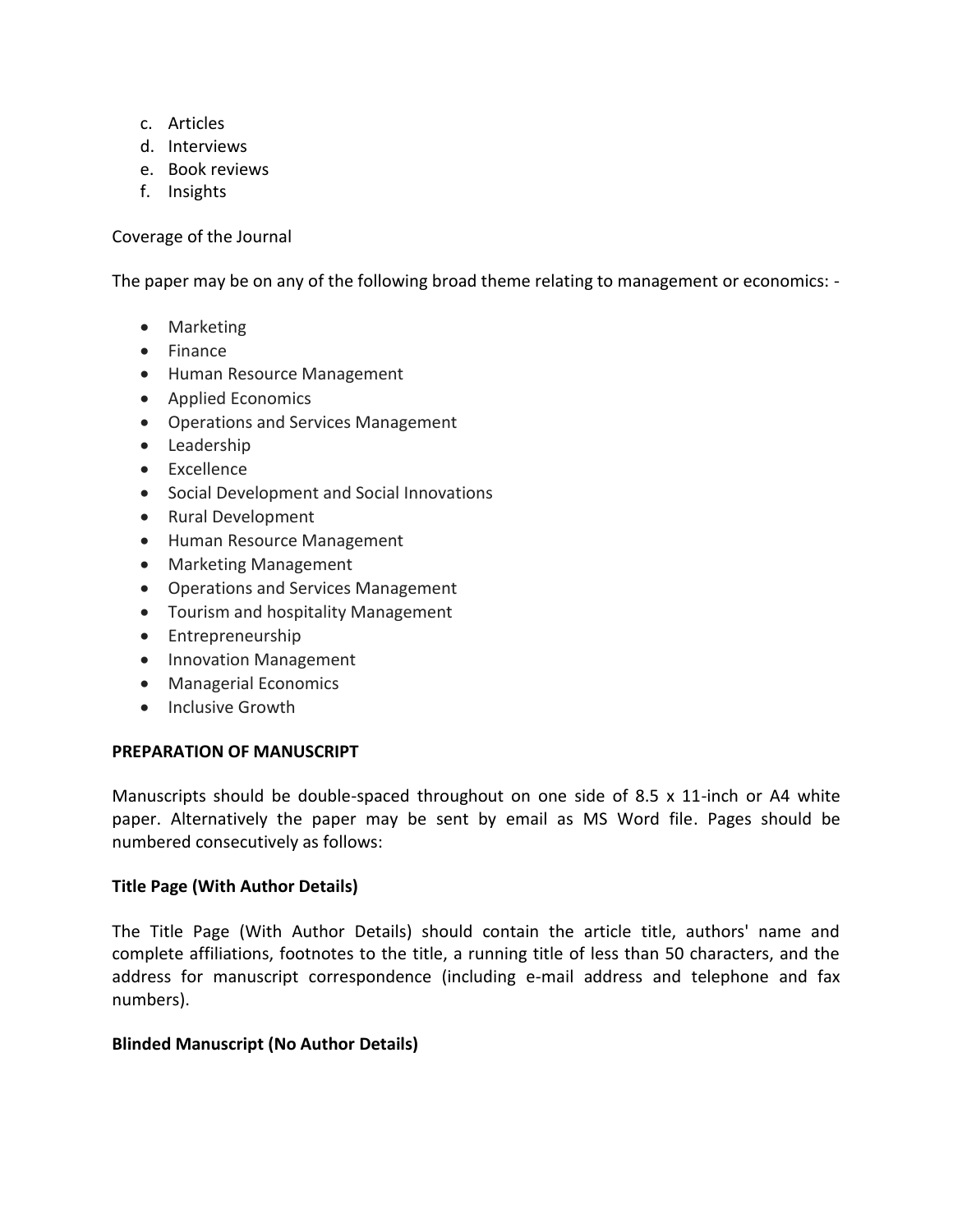The Blinded Manuscript (No Author Details) must contain the article title and a single paragraph abstract summarizing the main findings of the paper in less than 150 words. After the abstract a list of up to 10 key words that will be useful for indexing or searching should be included. The main body of the paper (including the references, figures, and tables) should start right after the keywords. No identifying information, such as the authors' names or affiliations, may appear anywhere in the document.

#### **References**

References may be cited in the text by Arabic numerals in brackets, e.g., [1], [2], or by the use of author-date, e.g. Arrow (1971); the latter style is preferred. Journal titles may be listed in full; abbreviations are also allowable, see "Abbreviations of Names of Serials" reviewed in Mathematical Reviews (Mathematical Reviews Annual Index. American Mathematical Society, 1990) for format. The authors are advised to use APA style in referencing.

#### **Equations**

The authors should use equations, tables and graphs to the minimum. However, if required, please put them in annexures. When using Word authors should save their file as a Word 2003 (.doc) file before uploading, to ensure the equations translate properly.

#### **Figures**

The authors should minimize figures or tables or graphs. Figures should be in a finished form suitable for publication. Number figures consecutively with Arabic numerals. Lettering on drawings should be professional quality or generated by high-resolution computer graphics and must be large enough to withstand appropriate reduction for publication. Illustrations and figures will be published only in black and white.

#### **Tables**

Tables should be numbered consecutively with Roman numerals in order of appearance in the text. Type each table double-spaced on a separate page with a short descriptive title typed directly above and with essential footnotes below. Authors should submit complex tables as camera-ready copy.

#### **SUBMISSION OF MANUSCRIPT**

All manuscripts may be submitted by email or in print to the office of the editor.

#### **Submission Fees Policy**

We do not charge any fees from the author for any submission.

#### **Formatting**

Manuscripts submitted to JEEM must be written in English and double-spaced throughout. Margins must be at least one inch on all sides and fonts should be no smaller than 12-point. The manuscript must follow the formatting file system instructions listed above. The typical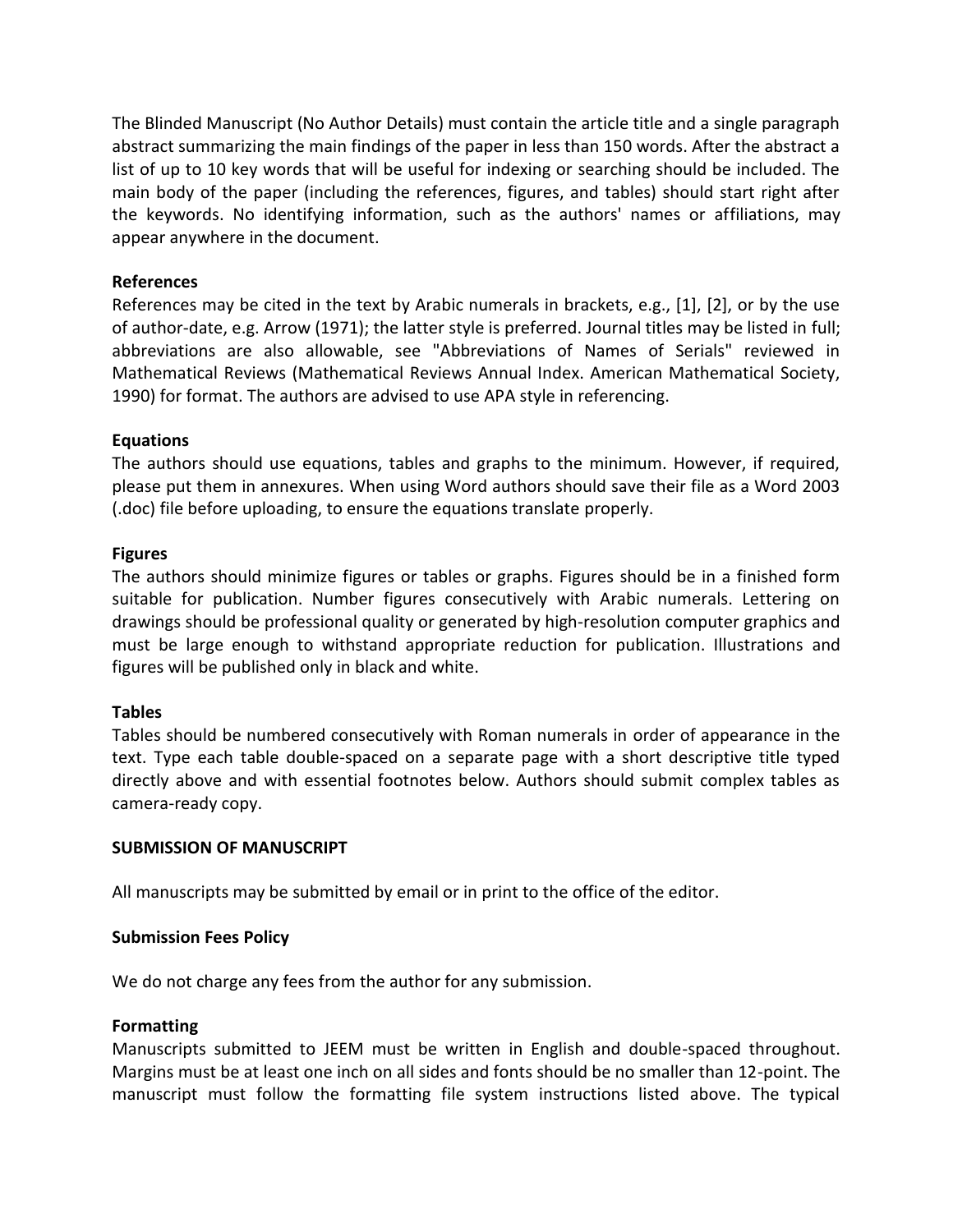submission to the journal is on the order of 35 pages in length (including everything but the title and abstract pages, and excluding reviewers' appendices). IJEM will not normally consider for publication manuscripts exceeding 40 pages.

Original papers only will be considered. Manuscripts are accepted for review with the understanding that the same work has not been and will not be submitted elsewhere, and that its submission for publication has been approved by all of the authors and by the institution where the work was carried out; further, that any person cited as a source of personal communications has approved such citation. Written authorization may be required at the Editor's discretion. Articles and any other material published in the Journal of Environmental Economics and Management represent the opinions of the author(s) and should not be construed to reflect the opinions of the Editor(s) and the Publisher. The author/s will have to submit their copyright/s to the editor with the submission (if the article / paper is not accepted, the copyright will remain with the author / s)

Authors submitting a manuscript do so on the understanding that if the manuscript is accepted for publication, copyright in the article, including the right to reproduce the article in all forms and media, shall be assigned exclusively to the Publisher. Authors are responsible for obtaining permissions to reprint previously published figures, tables, and other material. Letters of permission should accompany the final submission.

#### **Electronic Transmission of Accepted Manuscripts**

Authors are to transmit the manuscript text and figures in electronic form after all revisions have been incorporated and the paper has been formally accepted for publication. An editable MS Word / text file that exactly matches the final version, and high quality files for all figures, are required for publication. During production the manuscript will be edited according to the style of the journal, and authors must read the proofs carefully.

#### **Peer Review Process**

We follow blind review process. We will send your paper for review to independent reviewer after removing the page which has information about author. Please don't put information about author anywhere else in the paper. The peer review will be based on some criteria, which will include: (1) readability; (2) relevance; and (3) reliability.

All papers accepted for publication in the Journal must have a high level of readability. It is necessary to ensure the paper can be readily understood by individuals involved in the area discussed in the paper. References should not impede the flow of the paper and unnecessary obscure jargon should not be used. If applicable, details of the statistical methodology should be in an appendix rather than in the body of the paper if they are not central to the focus of the manuscript.